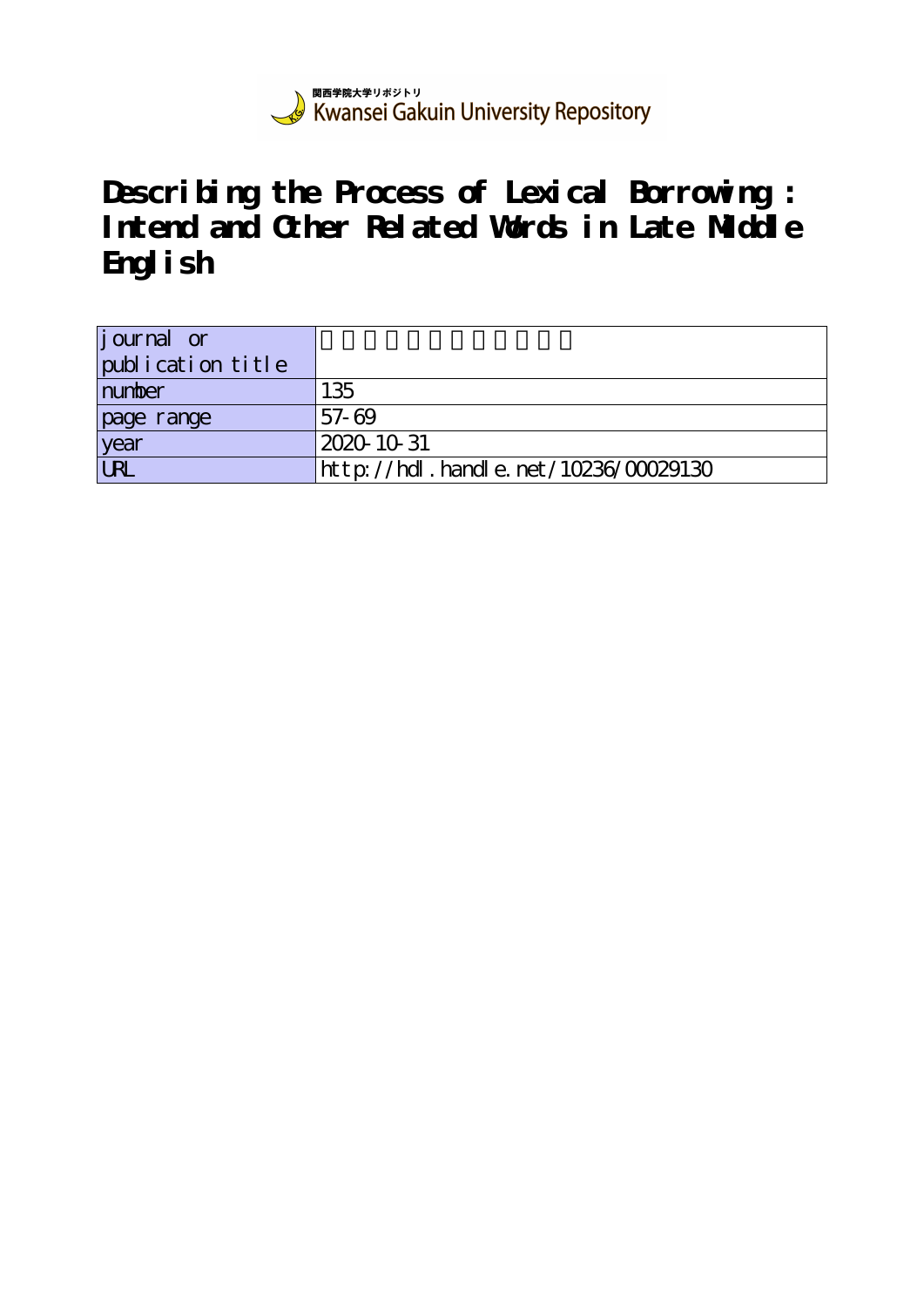# Describing the Process of Lexical Borrowing: *Intend* and Other Related Words in Late Middle English<sup>\*1)</sup>

Yoko IYEIRI\*\* Mitsumi UCHIDA\*\*\*

### **1. Loanwords in English: a macro view**

Discussions on loanwords in English are either macro-viewed or micro-viewed. Macro-views state that English vocabulary encompasses an enormous number of loanwords, particularly those borrowed from French during the Middle English period, many of which ultimately go back to Latin.<sup>2)</sup> Townend (2006: 73) estimates that "while as much as 70 per cent of the modern English lexicon is comprised of loanwords, the comparable figure for the Old English lexicon is probably less than 5 per cent". See also Schendl (2012: 511), whose comment runs as follows: "While the attested OE [Old English] vocabulary amounts to about 25,000 to 30,000 lexemes, with only about 3% of mostly Latin borrowings, the *Middle English Dictionary* (Kurath et al. 1952-2001) lists about 60,000 lexemes, 25% to 30% of which are loans".<sup>3)</sup>

Macro-views also state that the borrowing of French words into English was particularly noticeable in the late, rather than early, Middle English period, peaking in the fourteenth century. This was demonstrated by Jespersen (1905) and Baugh (1935) on the basis of the *Oxford English Dictionary* (*OED*) and more recently confirmed by Dekeyser (1986), whose investigation was based upon the *Middle English Dictionary* (*MED*).4) This view is now widely accepted in the literature. See, for example, Schendl (2012: 512), who remarks: "From about 1250 onwards, borrowing steadily increased, reaching its climax in the 14th century; i.e. most French loans entered English during the language shift from French to English". The result is the alteration of English to the type of language that readily relies upon loanwords instead of word-formation in the enlargement of its vocabulary. See Barber's (1993: 149) oft-cited comment: "one of the results of the influx of French loans was to make English

─────────────────────────────────────────────────────

#### \***Key Words: loanwords, translation, William Caxton**

\*\*Professor, Faculty of Letters, Kyoto University

1 ) This study was in part supported by JSPS Kakenhi (Grant Number 19K00696).

- 3 ) The motivations for the borrowing are mainly twofold, namely *need* and *prestige.* In other words, lexical items can be borrowed to fulfill the need to compensate for the lexical gap or to obtain stylistic elevation by borrowing the prestige of the donor language (see Durkin 2009: 142-143).
- 4 ) Critically noting the defect of using absolute frequencies in Jespersen (1905) and Baugh (1935), Dekeyser (1986) adopts a modified methodology. Still, the result he obtained is largely in keeping with their view.

<sup>\*\*\*</sup>Professor, School of Sociology, Kwansei Gakuin University

<sup>2 )</sup> For the relationship between French and Latin words, see Durkin (2009: 151), who remarks: "The influences of Latin and French on the lexis of English work largely in tandem: a large proportion of the borrowed French words are not only ultimately of Latin origin, but show a transparent correspondence in word form with their Latin etymons". Durkin argues that this is in part due to the borrowing from Latin into French in earlier days.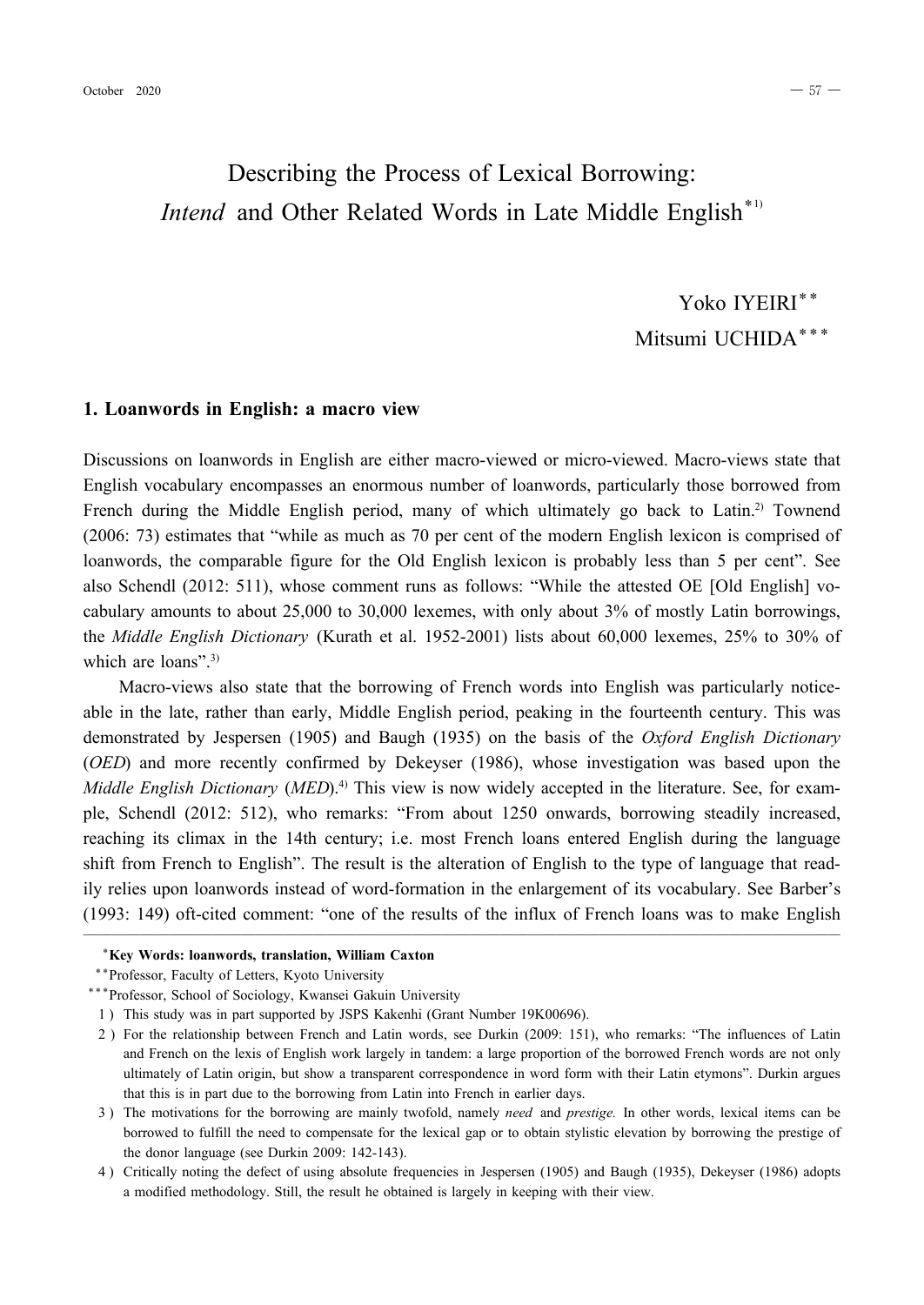more hospitable to foreign words and less prone to use its own resources for word-creation" (cf. Lutz 2008: 144145).

#### **2. Lexical borrowing and micro-analyses**

The above line of arguments is well established and shared by historians of the English language in general. As is often the case with commonly accepted views, however, they are rather schematic. Referring to this abstract nature in the discussion of lexical borrowing, Machan (2012) emphasizes that it is human beings that are involved in language contact instead of languages themselves. This is where micro-views or micro-analyses of the lexical borrowing are called for. Illustrating the contact between English and Latin, he says:

… but, of course, it is people, and not languages, that enter into contact with one another. They do so as individuals in specific situations, so that rather than Latin coming into contact with English, it is in fact a particular speaker, using Latin in a particular domain for particular purposes, who comes into contact with Anglophones using their own language to achieve their own goals. (p. 518)

As for individual words, individual language users, and individual aspects of the contact mechanism, there are still a number of avenues that await to be further explored, though of course much research has been conducted to date. One of the fairly recent trends in language contact studies is to account for the mechanism of lexical borrowing by use of texts with code-switching. Ingham (2009), for example, cites from medieval documents a number of examples where the mixing of Latin, French, and English takes place and shows that language contact has to be understood within these bilingual and/or trilingual contexts.<sup>5)</sup> See also Schendl (2000: 86), who maintains: "Bilingualism and CS [codeswitching] must have played a major role in the process of lexical borrowing and mixed-language texts can thus provide interesting information on the process of widespread relexification of English in the ME [Middle English] period".

Another alleged, and perhaps more traditionally discussed, gateway to lexical borrowing is the process of translation, which was a very common way of the production of texts during the medieval period. This field has yielded numerous studies including Koivisto-Alanko (1999) and Horobin (2012: 584), to name a few. It has also been pointed out that the influence of the original language upon the target language in translation is not limited to lexis, as Görlach (2002: 1) remarks: "The impact that translations from other European languages has had on the development of English has been immense, and it has affected all linguistic levels from spelling to text types (but has probably been most notable in lexis and syntax)".

As for specific previous studies based on the medieval translation, William Caxton (*c*1422*c*1491, cf. The National Archives), whose language we will discuss in the present study, is one of the most popular authors analyzed, probably for a number of reasons: he produced numerous translations; their

<sup>5 )</sup> Ingham's (2009: 86) definition of language mixing or codeswitching states: "Language mixing, technically known as code switching in the linguistic literature, is where material from one language is not integrated into the linguistic context of another language".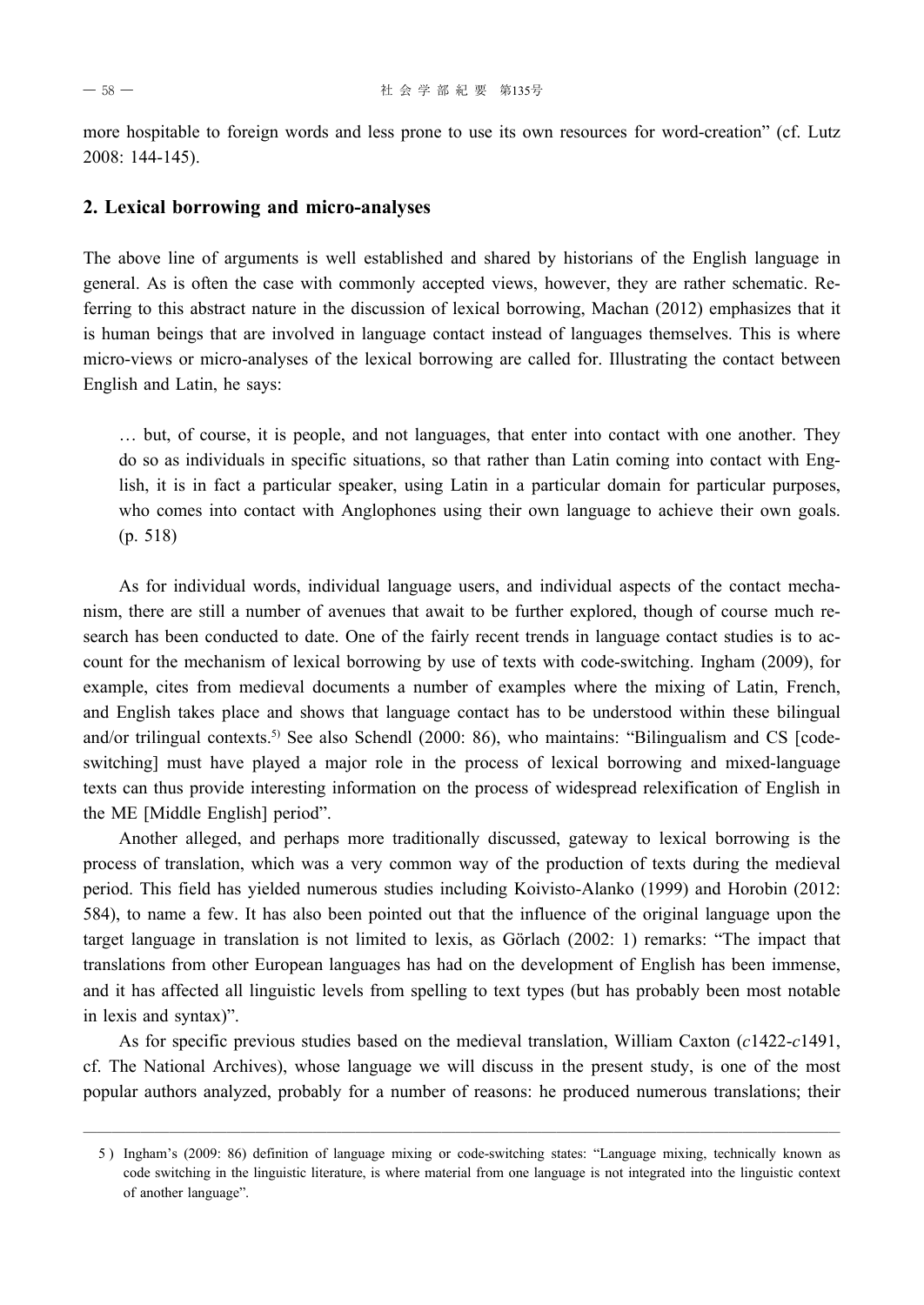details such as the date of publication and the original language are usually clear; he translated texts from multiple languages; and his lifetime coincided with the period when a mass of loanwords entered into English, particularly from French. Fuster-Márquez (1991), for example, investigates Caxton's *Recuyell of the Historyes of Troy,* showing that he introduced a large number of loanwords from French, some of which are not recorded in the *OED* or *MED,* recorded in them but with later citations, recorded in them but with different meanings, etc. Meier (1979) also notes the existence of some loanwords in Caxton that are not recorded in the *MED,* but argues that they illustrate simple "transfers" (p. 25) and do not necessarily form the English vocabulary at the time. He studies Caxton's *Reynard the Fox* (hereafter *Reynard* ) as well as *Everyman* and Dutch vocabulary in them. Editors of Caxton's texts also tend to present a lengthy discussion on his language, which includes some comments on his words. Blake (1970: xxi-xlvii), for example, conducts an extensive analysis of Dutch loanwords in *Reynard.*

## **3. Theoretical framework and the texts**

Our interests are also in Caxton, as he is an excellent figure for the exploration of the process of lexical borrowing. While the tendency of previous studies to this day has been to concentrate on a particular text and see which loanwords are available in it, lexical borrowing is a dynamic "process" in our view. Loanwords can be part of the vocabulary when they appear in the target language in an integrated way.<sup>6)</sup> For particular individuals, however, they may still be in the passive area of the vocabulary, the lexical items of which they do not necessarily use on their own. For a rather simple description of the process of the establishment of loanwords, see the following:

passive area semiactive area active area

#### **Figure 1 The process of lexical borrowing for individuals**

For individuals like Caxton, the "semi-active area" or the intermediate stage between the passive and active areas is of particular significance. Loanwords of this area tend to be evidenced when some factors in favour of their use are present. In his case, those used particularly often in translation from their donor language are a case in point. As mentioned above, Meier (1979), though he does not use the concept of the vocabulary of the "semi-active area", rightly comments that some Dutch words in *Reynard* are not recorded in the *OED,* which is appropriate. This implies that the vocabulary in this area may not necessarily be established in the target language in the long run. Similarly, Blake's (1970: xxi-xlvii) list of Dutch words found in Caxton's translation of *Reynard* includes *ende* 'and', which was of course an occasional use.

Despite the existence of a number of previous studies on Caxton's loanwords, many of them tend to deal with a single area of Figure 1 at a time. This is a pity indeed, since Caxton produced numerous documents of various types, which, when used in combination, will reveal more dynamic aspects of his lexical borrowing. As a case study to illustrate this, we would like to investigate *intend* and its related words in his three texts of different types: *Paris and Vienne* (hereafter *Paris*) translated from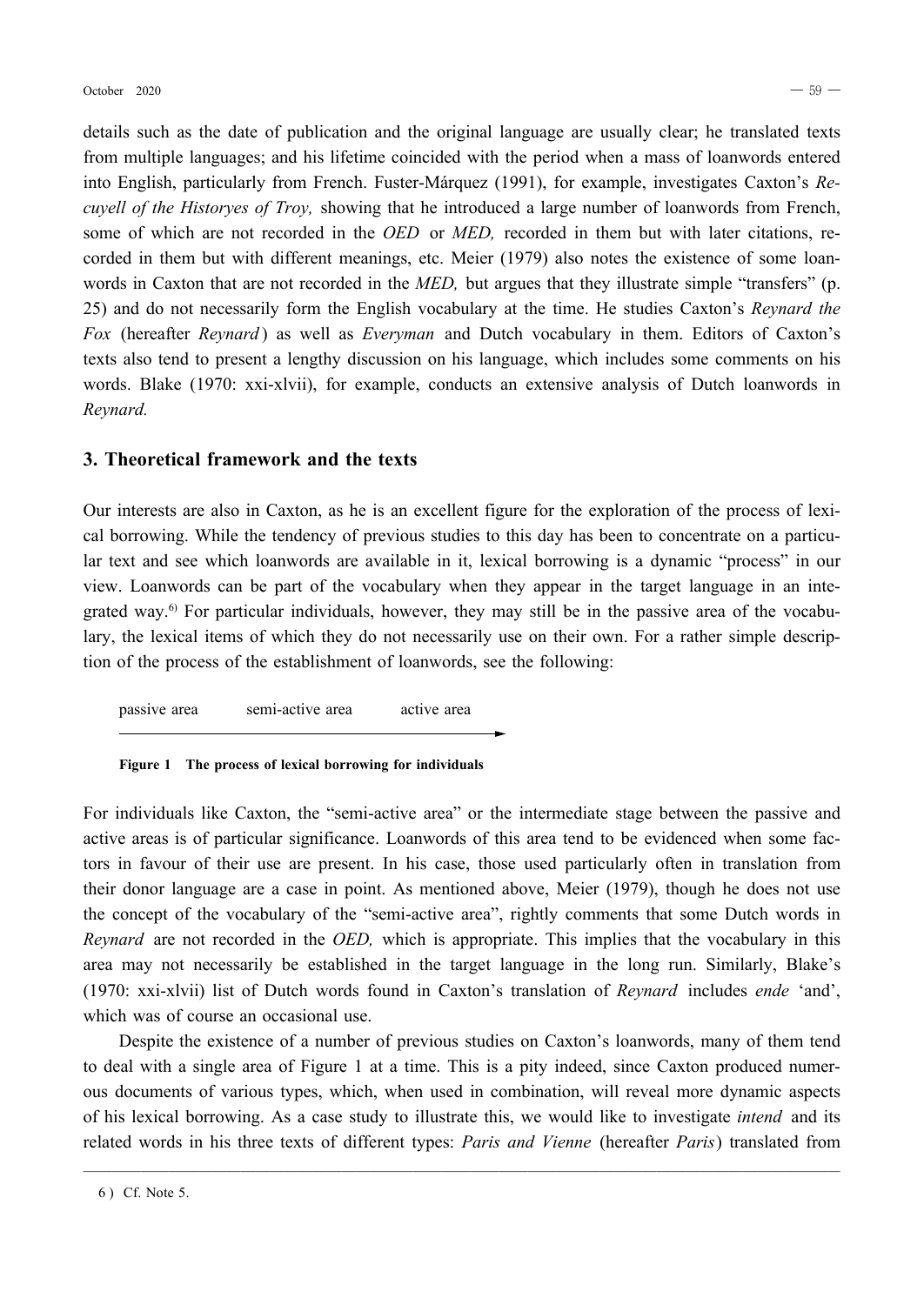French, *Reynard* translated from Dutch, and his own prose texts attached to his publications. To apply the framework of Figure 1 to these texts, *Paris,* which is likely to display French influence, can be located in the semi-active area: *intend* words are essentially loans from French (see below for details). By contrast, *Reynard* is in the fully active area, as its use of *intend* words in translation is unlikely to be under the influence of the original text. Caxton's own prose should be in the active area, too, but may not necessarily be more active than *Reynard,* since they include some prologues and epilogues attached to his French translations. His consciousness may have been directed to French vocabulary while he was drafting them. *Intend* words, which are attested in the three text types, will perhaps display different behaviours and distributions in them.

Turning to some additional details of the texts, *Paris* was printed by Caxton in 1485. In its colophon, Caxton states that he translated the story from French into English. In what follows, we will use the edition by Leach (1957) for the English text,<sup>7</sup> in addition to the French text transcribed from the book printed by Le Roy in Lyon in *c*1480. Hellinga (2010: 74) refers to this specific edition as the source of Caxton's translation and therefore, textual parallelism can be reasonably expected between the two versions. $8$ )

Like *Paris,* the second text, *Reynard* is Caxton's own translation as mentioned in its colophon. It was apparently published in 1481 or 1482 (Hellinga 2010: 17, 107). We will use Blake's (1970) edition in the analysis together with the Gouda version (1479) in Dutch edited by Hellinga (1952), which is considered to be among the closest to Caxton's text (Blake 1970: xlvii-lix).

The third is a collection of Caxton's own prose texts, comprising mainly the prologues and epilogues which he attached to his publications. We will use Blake's (1973) edition in the following exploration. Although the entire volume is fairly substantial, each text included in this collection tends to be a short passage and includes some patterned expressions, typical of prologues and epilogues. This makes this collection rather unique in comparison to the two translations mentioned above. We will, therefore, make a comparative analysis between *Paris* and *Reynard* first in Section 4, and against the results of this section, discuss the tendency of Caxton's own prose texts in Section 5. This will be followed by some discussion on Caxton's use of *intend* words in general in the same section. Finally, Section 6 will conclude the entire discussion.

### **4. Caxton's use of the** *intend* **words in** *Paris* **and** *Reynard*

*Intend* words are essentially loans from French. Patridge's (1966: 703) inventory of this word group in Present-day English includes *intend, intendment, intense, intensify, intensification, intensity, intensive, intent, intention, intentional,* and *intentive.* Some of them are, however, attested only from the Modern English period and not relevant to this study: the first citation of *intensify* in the *OED* is 1817, *intensification* 1864, *intensity* 1665, *intensive* 1526, and *intentional* 1530. The rest are attested from the Middle English period onwards according to the *OED,* and hence were at least possibly in

<sup>─────────────────────────────────────────────────────</sup> 7 ) We owe a debt of gratitude to Professor Tadamasa Nishimura, who kindly let us use his aligned digital text of Leech (1957).

<sup>8 )</sup> For further details about the complexity in textual relationship among different versions, especially Caxton's translation and several possible French sources that are considered to be close to it, see Uchida & Iyeiri (2017: 64-65). Also, in his discussion on the printed transmission of medieval romances from Caxton to de Worde and their contemporary printers on the continent, Sánchez-Marti (2018) refers to multilingual versions of *Paris*.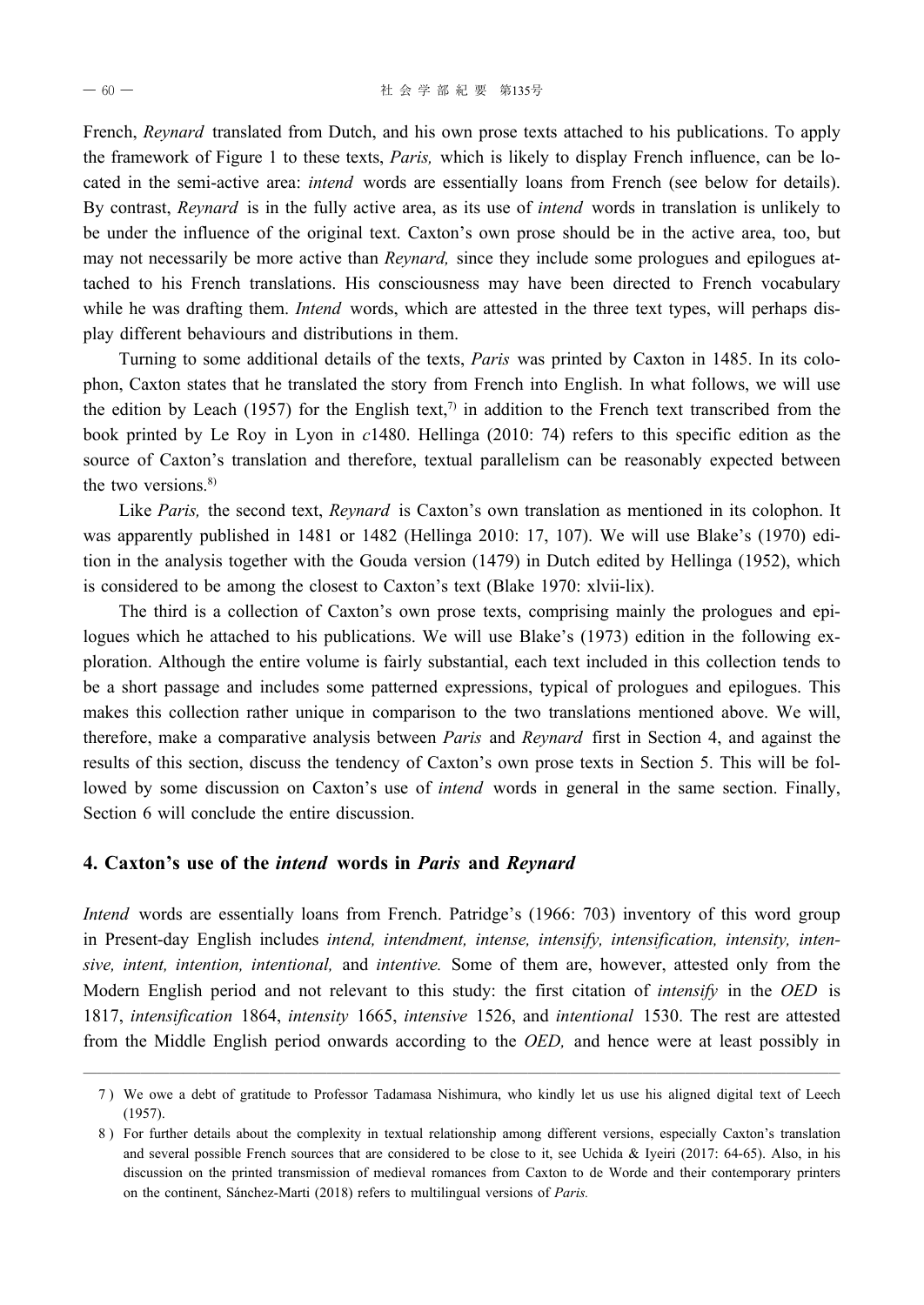the passive area of Caxton's vocabulary. However, the forms encountered in *Paris* and *Reynard* are restricted to *entende* 'intend', *entente* 'intent', *entencyon* 'intention', and *entendement* 'intendment'. Some illustrative examples are:<sup>9)</sup>

- (1) Honourable fader & lord I wote wel that thys that ye *entende* is for my wele & prouffyt (*Paris,*  $51/7-8$
- (2) al his entent and desyre is to gadre good and to be gretter. (*Reynard,* 85/2930)
- (3) And yet I haue good hope / that myn *entencyon* shal come vnto a good ende (*Paris,* 39/2223)
- (4) Alas where is your *entendement* (*Paris,* 31/1516)

Although orthographic forms of these words in Caxton are fairly stable, they are still variable in minor ways, e.g. *entencyon* vs. *entencion*. To avoid confusion, we will use the small-capital forms INTEND, IN-TENT, INTENTION, and INTENDMENT as cover forms. They subsume all possible variant forms including inflected ones. This convention will be followed throughout this paper.

The respective entries of these words in the *OED* indicate that they had been borrowed by the time Caxton translated *Paris* and *Reynard*. The first dates given to them in the *OED* are: INTENT (? *c*1225), INTEND (*a*1300), INTENTION (1340), and INTENDMENT (*c*1374) (s.v. *OED, intent, intend, intention,* and *intendment*). The *MED*'s dates differ slightly, but the order of the four words stays the same: IN-TENT (*c*1230)10), INTEND (*c*1300), INTENTION (*a*1387), and INTENDMENT (*a*1393) (s.v. *MED, entente*(*n*)*, entenden* (*ien*), *entencioun,* and *entendement*). For their occurrences in Caxton's English, see the table below, which shows the frequencies of the INTEND words in *Paris* and *Reynard* :

| Words<br>( <i>OED</i> / <i>MED</i> ) | <b>INTENT</b><br>$(?)1225 - c1230 - )$ | <b>INTEND</b><br>$(a1300 - c1300)$ | <b>INTENTION</b><br>$(1340 - a1387)$ | <b>INTENDMENT</b><br>$(c1374 - a1393)$ | Totals |
|--------------------------------------|----------------------------------------|------------------------------------|--------------------------------------|----------------------------------------|--------|
| Paris                                |                                        |                                    |                                      |                                        |        |
| Revnard                              |                                        |                                    |                                      |                                        |        |

**Table 1 The occurrences of the INTEND words in** *Paris* **and** *Reynard*

Relevant examples count only eighteen in all, yet the tendency is transparent. Table 1 demonstrates that Caxton uses INTEND words much more commonly in *Paris* than in *Reynard. Paris* provides all four words, whereas *Reynard* gives INTENT only. The limited occurrence of INTEND words in *Reynard* is not ascribable to the text length, since *Reynard* is longer than *Paris,* though both are fairly substantial.

It is possible of course that the difference between *Paris* and *Reynard* is simply accidental, for it

<sup>9 )</sup> Unless otherwise stated, all English examples in the present paper are cited from Leach (1957) (*Paris*), Blake (1970) (*Reynard* ), and Blake (1973) (Caxton's prose) with their page and line references. French examples are based on our direct transcription from the early printing. We are grateful to Dr Hisao Osaki (†) for his transcription of Leeu's French version of *Paris,* which is close to Le Roy's.

<sup>10)</sup> This is the earliest quotation in terms of the manuscript date (*Ancrene Riwle,* Cambridge, MS Corpus Christi College, 402). The *MED* gives the original date "?*a*1200" to this text.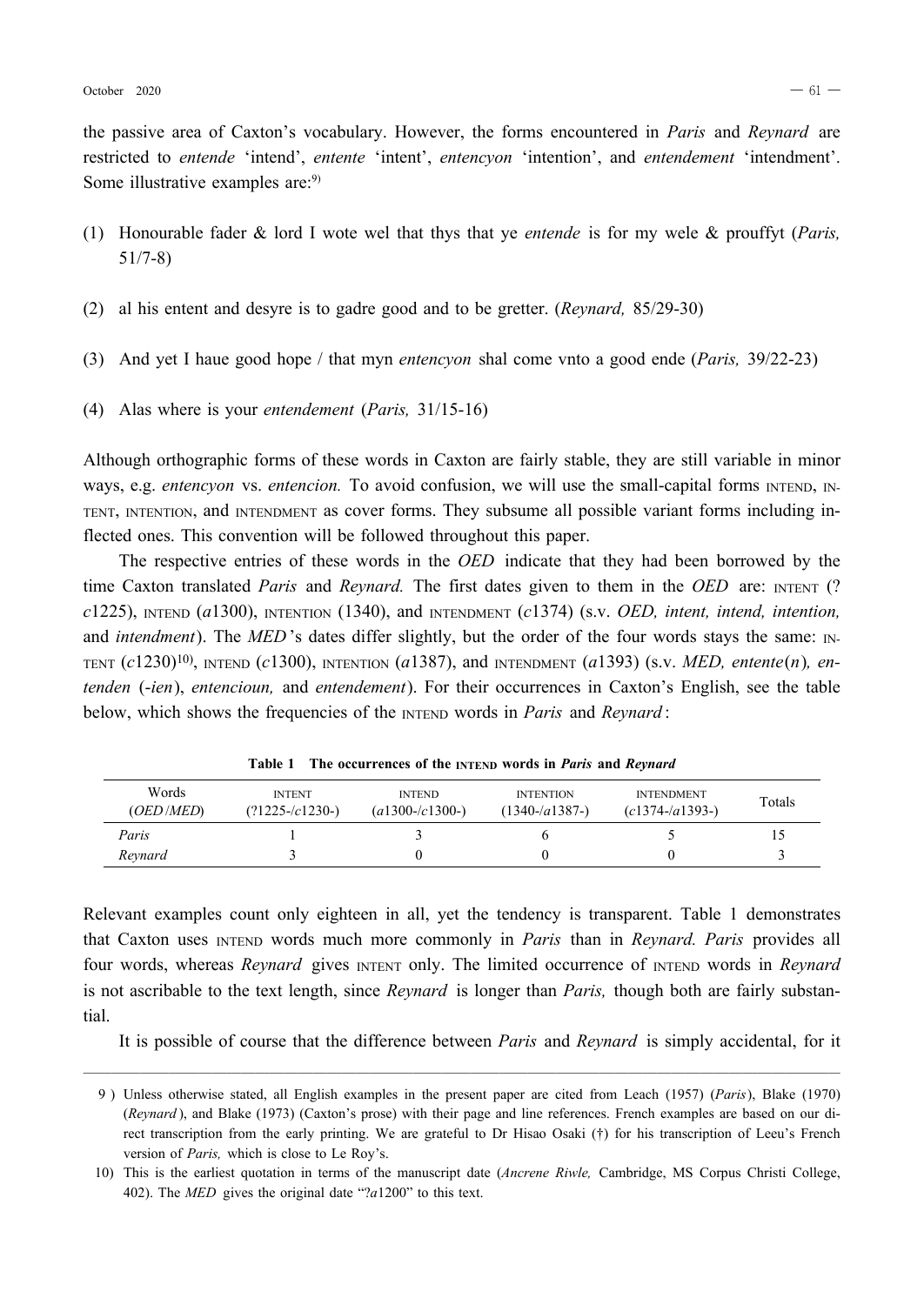is a general assumption that occurrences of content words are for the most part dependent upon the content matter of the text. At the same time, however, there are a number of reasons why one can assume that the skewness in the distribution of INTEND words in the two texts can be meaningful. First of all, it is quite simply most reasonable that loanwords are more readily used in the semi-active area—in this case, French loans in Caxton's *Paris*―than in the fully active area―in this case, *Reynard.* Indeed, the occurrence of INTEND word is restricted both in types and tokens in *Reynard*. The word IN-TENT, the sole item used in it is the oldest loanword among the four as far as the *OED* citations are concerned. It is not a matter of surprise that it was already in the active area of Caxton's vocabulary, which can easily be used without the influence of the French source text. This does not necessarily imply that the other three words were not yet in the active area of the vocabulary, though. The discussion continues in the next section.

Secondly, the correspondence between Caxton's text and its source is quite suggestive. Needless to say, there is no correspondence of INTEND words between Caxton's *Reynard* and its Dutch counterpart. For example, the phrase *not to thentente that men shold vse them* (*Reynard,* 6/10) corresponds to *niet om datmense gebruyken sal* (Hellinga 1952: 5). By contrast, the parallelism in terms of INTEND words between Caxton's *Paris* and the French text is remarkable. Of the fifteen English examples of the INTEND words in *Paris*, as many as eleven find their French counterparts expressed with ENTENDRE words. This includes all the six instances of INTENTION and five of INTENDMENT. Some typical examples are shown in  $(5)-(8)$ .

- (5) e. myn *entencyon* shal come vnto a good ende  $(39/22-23)$  (=3)
	- f. mon *intencion* viendra a bonne fin
- (6) e. the bysshop whyche aduysed hym noo thyng of *thentencyon* (27/1314) f. leuesque qui ne se aduisoit point de *lintencion*
- (7) e. after *thentendement* of somme men (77/25) f. en tant quil est *lentendement* daucuns
- (8) e. Alas where is your *entendement*  $(31/15-16)$  (=4) f. las ou est le voustre *entendement*

In two of the three English examples of INTEND, the French text uses the verb ATENDRE, the Middle French form of *attendre*.<sup>11)</sup>

- (9) e. we for the loue and reuerence of god *entende* for to goo thyder (61/910) f. nous pour lamour et reuerence de dieu y *actendons* a aller
- (10) e. she neuer *entended* to here tydynges of hyr loue Parys (58/31-32) f. quelle… *nactendoit* iamais a ouir nouuelles de son amy paris

<sup>11)</sup> Incidentally, no examples of English ATTEND are attested in *Paris.*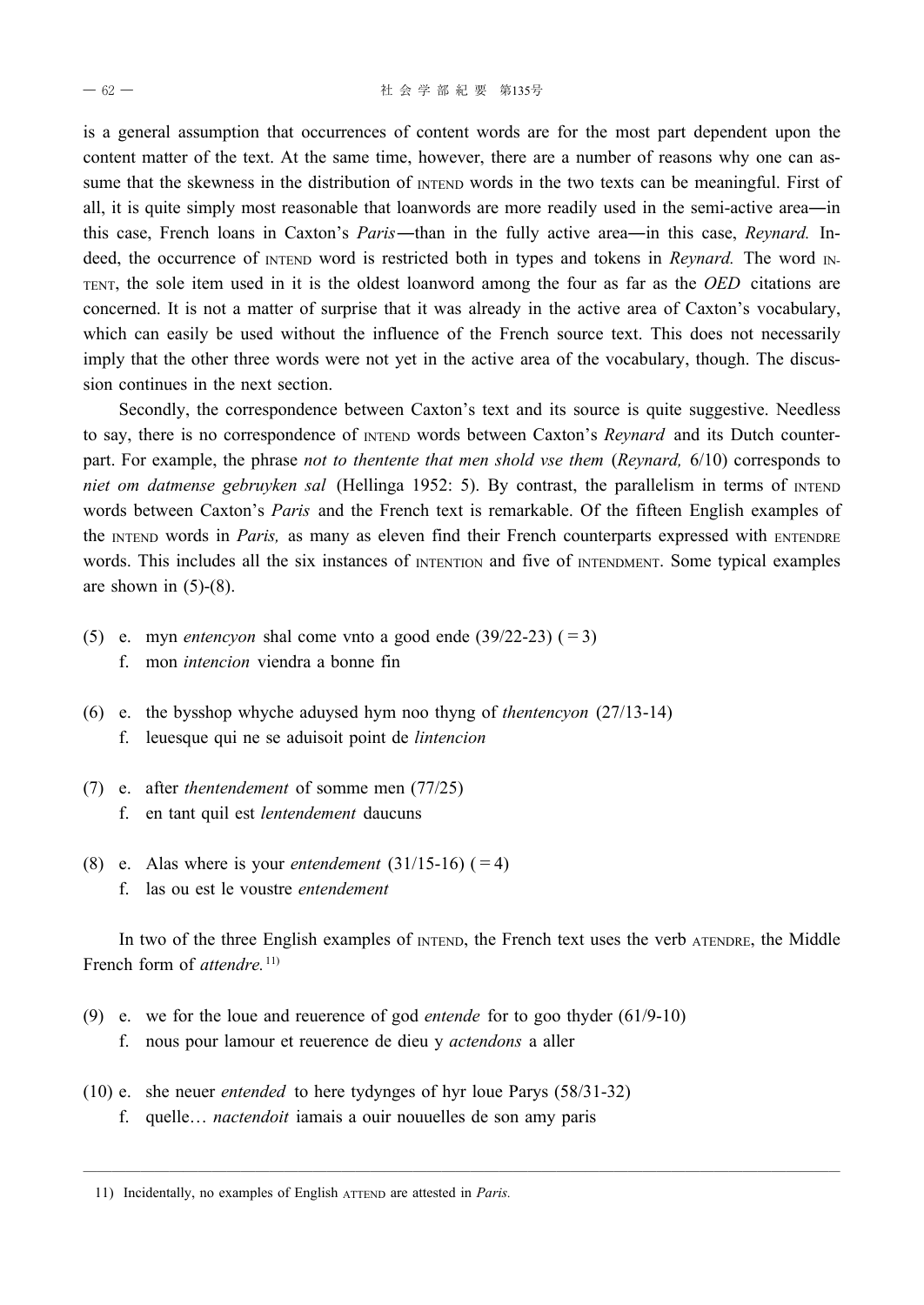This may look strange at first sight, when one simply considers the current principal meanings of the two verbs—*entendre* 'hear, understand' and *attendre* 'wait for, expect'—in Present-day French. The two verbs in Middle French were, in fact, used often interchangeably to the extent that Orr (1962) describes the situation as "in OF [Old French] we occasionally find *atendre* where *entedre* is normal, and vice-versa" (Orr 1962: 10), and English authors and translators were well aware of the confusion or cross-usage of the two French verbs. It was an established convention that the English verb INTEND was used not only in the sense of 'have the intention to' ('avoir l'intention de', *Trésor de la langue française informatisé,* s.v. *entendre,* III. B, Étymol. et Hist. 1. C; *Le dictionnaire de l'ancien français,* s.v. *entendre,* v. 5; 'to expect, intend', *Anglo-Norman Dictionary* (*AND*), s.v. *atendre,* v.a. 3) but also in the sense of 'pay attention to' ('porter son attention vers', *Le dictionnaire de l'ancien français,* s.v. *atendre*; 'pay attention to', *AND,* s.v. *entendre,* v.a. 5) as illustrated by Chaucer's example (11) cited by Orr, and Caxton's (12) that follows it in the *OED.*

- (11) Eche to his owene nede gan *entende* (Orr 1962: 10, *OED,* s.v. *intend,* v. †8, *c*1374)
- (12) Iason..*entended* gladly vnto the dubbyng and making of his shippe. (*OED,* s.v. *intend,* v. †8, 1477)

The discussion above leads to the conclusion that in most of the cases (thirteen out of fifteen) where Caxton chose INTEND words, he had before him the French originals carrying ENTENDRE or its "variant" ATENDRE words. It is highly probable that the translator, under the pressure of his commercial pursuit, and with his semiactive area of lexical borrowing fully working in his mind, selected the most activated and readily available vocabulary items. Still, there are two cases where Caxton used IN-TEND words independent of the French original. In one case, Caxton uses the noun INTENT in the coordinated phrase *wylle and entente* to match the French noun *vouloir*.<sup>12</sup> In the other, where INTEND as a verb appears, the context is altered significantly so that we cannot identify any corresponding words in the French text. It is also worth mentioning here that the two words—INTENT and INTEND—were earlier introduction than the other INTEND words (see Table 1), and could have had acquired a more established status in his lexicon and this, one could speculate, could have been the reason he decided on them even when he saw no prompt in the original.

So far we have examined all the fifteen instances of INTEND words in Caxton's Paris and found that he was in most cases prompted by the existence of transparently corresponding words―ENTENDRE or ATENDRE―in the French original. Based on the observation, the next study should be in the opposite direction, that is, starting from the French text, where ENTENDRE or ATENDRE forms are used, we will examine what the translator chose to match the expressions. The French text provides sixteen instances of ENTENDRE and seven instances of ATENDRE. As stated above, the two verbs were often used interchangeably at the time, or their semantic fields overlapped, and therefore there are 23 chances where Caxton might have been induced to choose INTEND words. Subtracting the thirteen cases discussed above (where the translator uses INTEND words), what Caxton did in the remaining ten is of due interest. Five of them are related with the verb ENTENDRE, five with ATENDRE.

<sup>─────────────────────────────────────────────────────</sup> 12) The expressions in question are *without dyscoueryng his wylle and entente* (English) and *sans descouurir son vouloir* (French).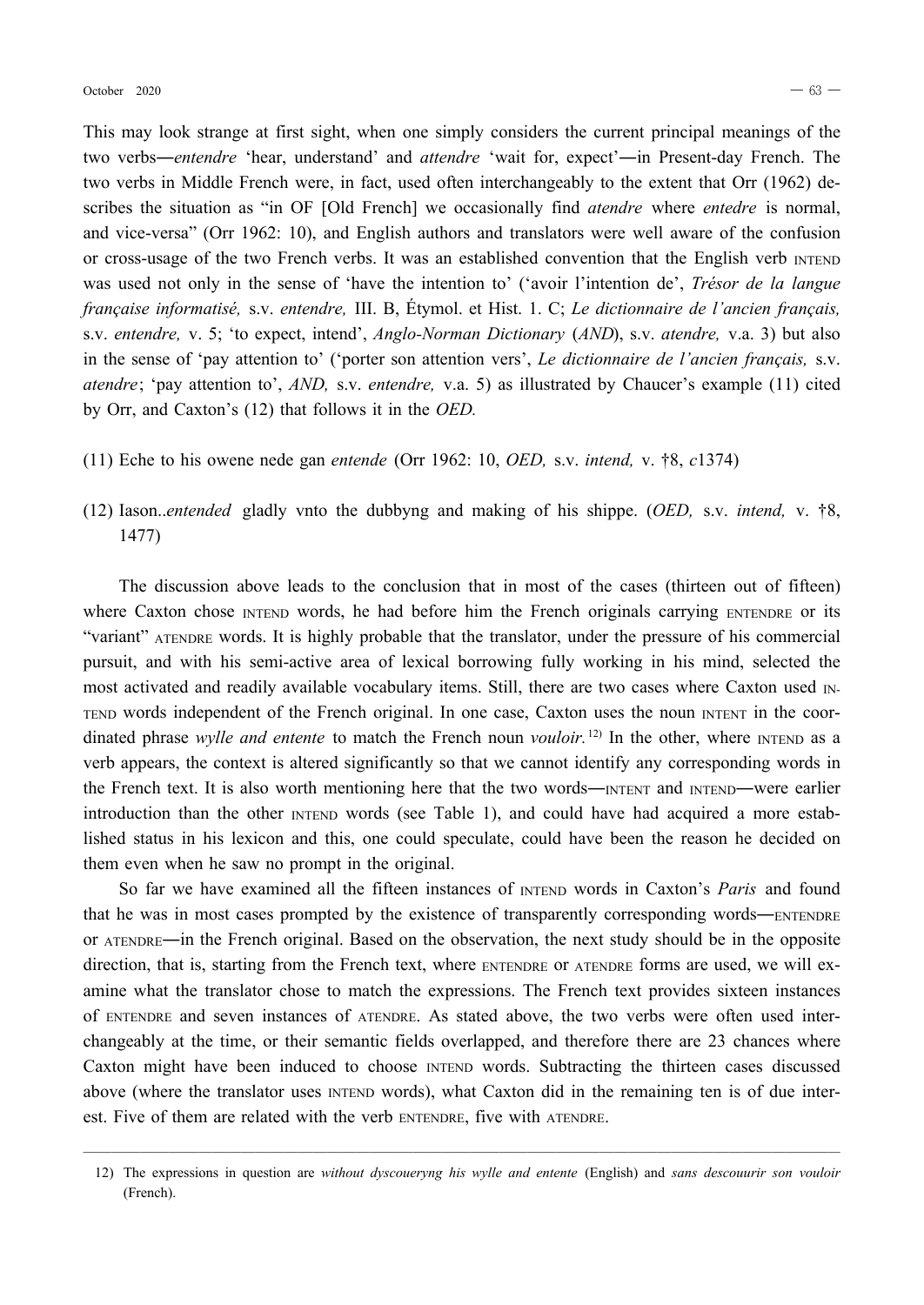In three of the five ENTENDRE cases, Caxton uses the verb UNDERSTAND, which covers another part of the semantic fields of ENTENDRE that cannot be represented by INTEND words in English. In the two remaining cases, which are both located in the early part of the story, Caxton either skipped the whole passage (13), or uses a "native" English noun, namely WILL (14). One could speculate that at the beginning, when his mind was not quite immersed in the French vocabulary, he tried to replace the French word with one from the native English lexicon.

(13) f. lesquelz auoient *entencion* de faire vaillances (6/29)

- (14) f. iay mis tout mon cuer et *entendement* mon amour et voulente
	- e. I haue putte the rote of myn entyere herte my *wylle* and al my loue (9/36-37)

Of the five instances of ATENDRE, four are in the context of waiting. Caxton, not surprisingly, chose *abiden, awaiten,* and *tarien* in translation, with one exceptional case, where he altered the structure of the sentence altogether. The remaining example is shown in (15).

- (15) f. car nous nauons filz ne fille que vous Ne *actendons* iamais dauoir
	- e. For we haue neyther sone ne doughter but onely you ne *suppose* neuer to haue (50/3031)

The meaning of ATENDRE here is 'to have intention of' and therefore this could be another chance for the translator to opt for INTEND. When one considers the content of the utterance in which this expression appears, however, one realizes that the option could have sounded slightly out of place—intending or not intending to have another child, or even paying or not paying much attention to having one, after all could not be an appropriate expression for a noble and honourable couple to utter in front of their fair daughter, especially when trying to persuade her to get married to someone she does not fancy. Another comparatively new French borrowing *suppose* (*c*1384, *OED,* s.v. *suppose,* v. †2), with more abstract sense, is chosen instead.

To sum up, Caxton chose in his translation INTEND words for ENTENDRE or ATENDRE words in the French original, except when the instances clearly belonged to other semantic fields ('understand' for ENTENDRE, 'wait for' for ATENDRE). In only a few cases, he probably hesitated to follow this habit and opted for other choices, as observed in cases (14) and (15) above. Thus, the tendencies we find in *Paris* display a sharp contrast with what we saw in his translation of *Reynard.*

#### **5. An additional analysis based on Caxton's own prose and discussion**

The above section has explicated that there is a marked difference in terms of the occurrence of INTEND words between the semi-active area of Caxton's vocabulary as illustrated by *Paris* and the fully active area as illustrated by *Reynard.* The inventory of relevant words in the former is much longer, whereas in *Reynard* the occurrences are restricted only to *INTENT*. This does not prove, however, that other IN-TEND words were not existent in the active area of Caxton's lexicon. As a matter of fact, some additional INTEND words are attested in Caxton's own prose writings, which also represent the active area of his vocabulary. The present section provides an additional account based this time on his own prose.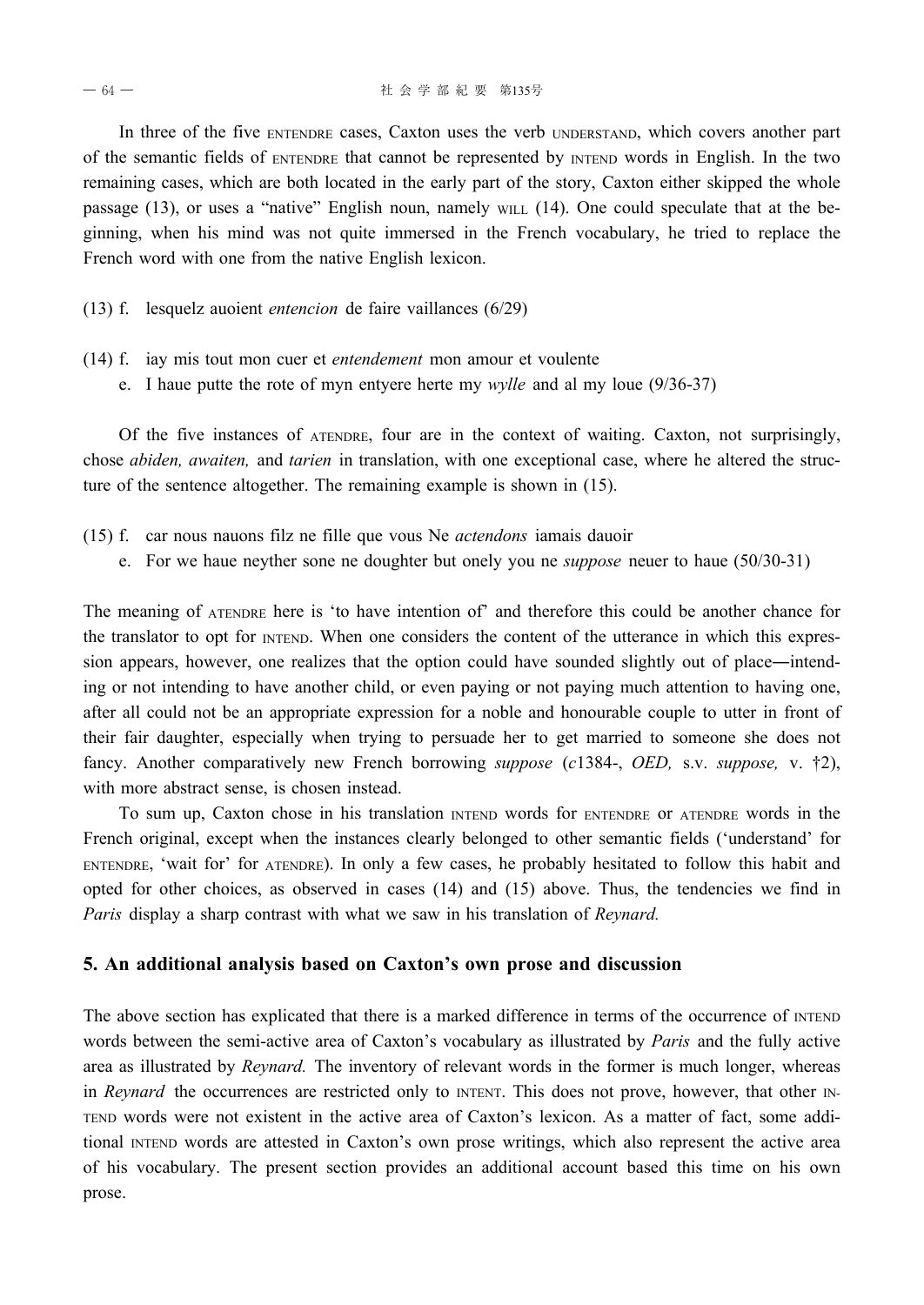One of the reasons why we separate this section from the above is that the frequency of relevant words in Caxton's own prose is so high as to blur the contrast between *Paris* and *Reynard* when all types of data are mixed in tabulation. This is due to the difference in the text type: Caxton often talks about "intentions" in his prologues; and he repeats the fixed form *to th'entent that* … often in his own writings. See Table 2, for further details: $13$ )

**Table 2 The occurrences of the INTEND words in Caxton's own prose**

| Words          | <b>INTENT</b>     | <b>INTEND</b>       | <b>INTENTION</b> | <b>INTENDMENT</b> | Total  |
|----------------|-------------------|---------------------|------------------|-------------------|--------|
| (OED   MED)    | $(21225 - c1230)$ | $(a1300 - c1300 -)$ | $(1340 - a1387)$ | $(c1374 - a1393)$ |        |
| Caxton's prose |                   |                     |                  |                   | $\sim$ |

Some illustrative examples are:

- (16) to *th'entente* that noble, vertuous and wel-disposed men myght have it to loke on and to understonde it. (*Of Old Age, of Friendship and Declaration of Noblesse,* "Prologue to *Of Old Age*", 121/65-67)
- (17) whiche *entended* the same and made a book of the chesse moralysed, … (*Game of Chess,* 2nd edition, "Prologue", 88/14-15)
- (18) wherfore we have *entencion* to saye and wryte somme good examples in this matere … (*Doctorinal of Sapience,* "Prologue", 78/35-37)
- (19) therfore at his request after the capacyte of my lytel *entendement* and after th'ystoryes and mater that I have founden, … (*Charles the Great,* "Prologue", 67/2729)

As stated above, the size of Caxton's own prose is not the reason for the common occurrence of  $N$ -TEND words in it. The text size of Caxton's own prose is just between the sizes of *Paris* and *Reynard.* Despite the peculiarity of this particular text type, it is possible to state from these statistics that INTENT and INTEND are well in the active area of Caxton's vocabulary. Indeed, ten of the twelve examples of INTENT illustrate *to the entente that* … (or its variants such as *to that entente that* …) as shown in (16), but the fact that it is repeatedly used should be meaningful. The same applies to the common attestation of INTEND, though this is again in part due to Caxton's inclination to state "intentions" in his prologues.

On the other hand, INTENTION and INTENDMENT are probably less established in his vocabulary. Again, the occurrence of content words is dependent upon the content matter of the text, and therefore it may not be wise to contrast the frequencies of the four items in mechanical ways. Instead, one can more carefully deal with each single lexical item in different texts. With INTENDMENT, for example, there is a clear tendency for it to be attested in texts like *Paris* as mentioned above, which is a trans

<sup>13)</sup> Caxton's own prose yields a unique example of *intentively.* As we like to restrict our discussion to those in Patridge's list, it is not included in this table. This form is recorded in the *OED* and *MED,* though only with a small number of examples, the earliest being from around 1290-1300. Considering this early date, it is unsurprising that it appears in his writings or the active area of his vocabulary.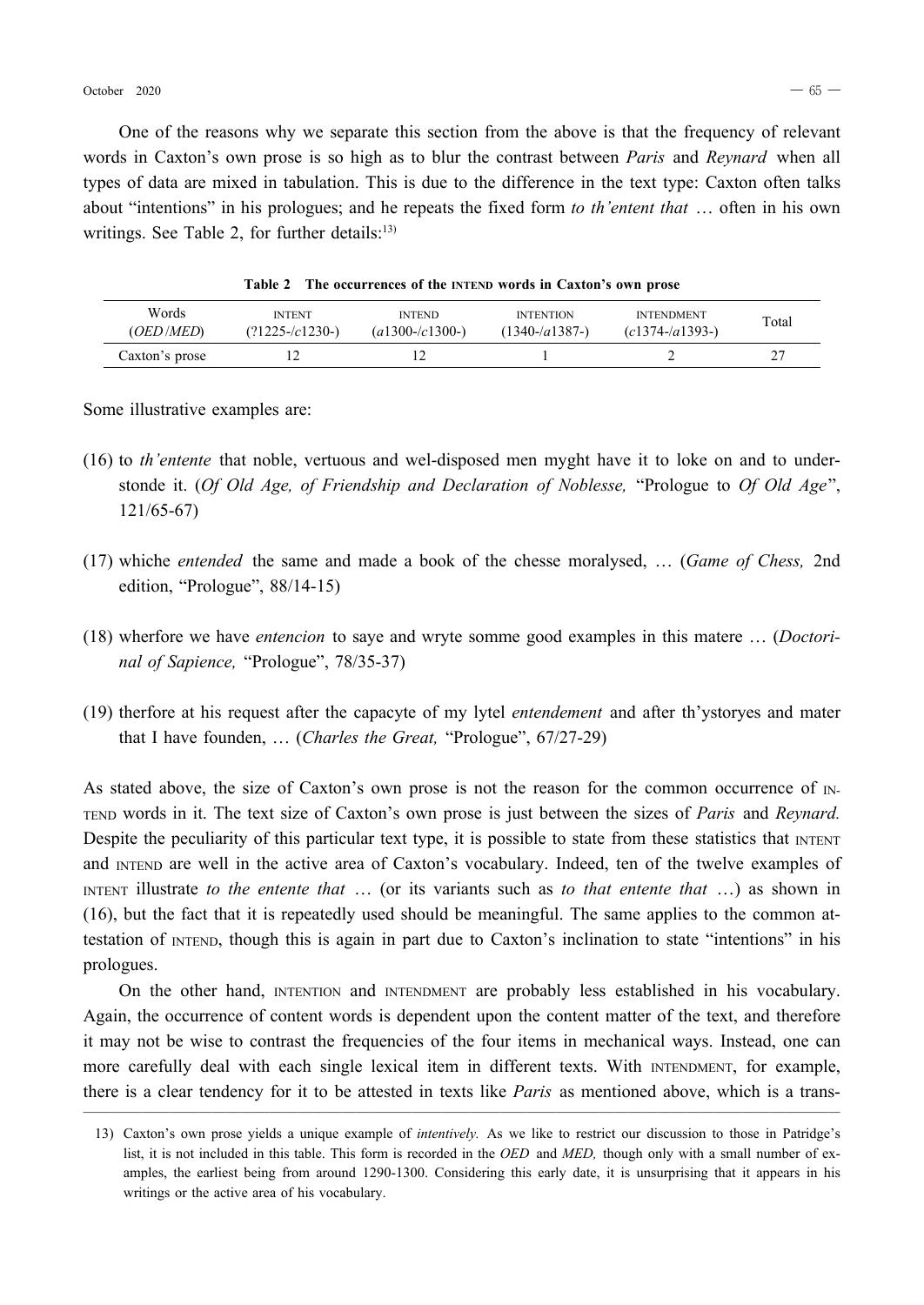lation from French (see Table 1 above), but not so much in Caxton's own writings. It is also unavailable in *Reynard*, which is a translation from Dutch. The same applies to **INTENTION**. It is fairly commonly observed in *Paris,* whereas it is infrequent in Caxton's own prose and unavailable in *Reynard.*

Thus, the relationship of the four lexical items under consideration can be depicted in the following manner:

|              | intendment<br>intention |                  |
|--------------|-------------------------|------------------|
|              |                         | intend<br>intent |
| passive area | semi-active area        | active area      |

**Figure 2 The relationship of the four INTEND words in Caxton's vocabulary**

This coincides well with the relationship of the four relevant words in terms of their first attestations in English.14) It is on occasion mentioned that Caxon's own writings tend to show a fairly limited use of French loans (cf. Donner 1966, Blake 1968), but the two INTEND words borrowed into English possibly in the thirteenth century, i.e. INTENT and INTEND, seem to have been well established in Caxton's English. It is most likely that they were part of his fully active vocabulary.

## **6. Conclusion**

We have hitherto discussed the relationship of INTENT, INTEND, INTENTION, and INTENDMENT in Caxton's vocabulary by exploring their occurrences in *Paris, Reynard,* and his own prose texts. It is feasible that the first two lexical items were well established by the time of Caxton and fully incorporated into the active area of his vocabulary, while the remaining two were more likely to be used when he was in the process of translating texts from French sources, as in *Paris.* In this sense, they were less active, at least in comparison to INTENT and INTEND.

Considering the fact that the number of relevant examples is fairly limited in the three selected texts, the above research is admittedly preliminary. Additional research is necessary to clarify the relationship of INTEND words in further detail.<sup>15)</sup> The principal contribution of this study is, therefore, methodological. We still hope we have shown above that the contrastive analysis of different text types can explicitly show the "process" of lexical borrowing or its dynamic history. It is unfortunate that the simple listing of loanwords has been conventional in lexical studies. One can go beyond this, especially when considering such dynamic authors as Caxton, who translated a large number of texts from multiple languages and who also produced his own prose texts.

#### **References**

*Anglo-Norman Dictionary.* ‹http://www.anglonorman.net/gate/index.shtml› 21 June 2020.

<sup>14)</sup> We do not intend to assert that this is the sole mechanism of the borrowing of group words. It has been known that the derivational processes can also take place in the target language instead of the donor language successively providing group words. Ciszek (2004) argues that some French affixes were productive already in the early Middle English period.

<sup>15)</sup> We have conducted a preliminary study of Caxton's *Winifrede* (using the text in the Caxton Project), which is a translation from Latin, and found that it also presents INTENT and INTEND, but not other INTEND words.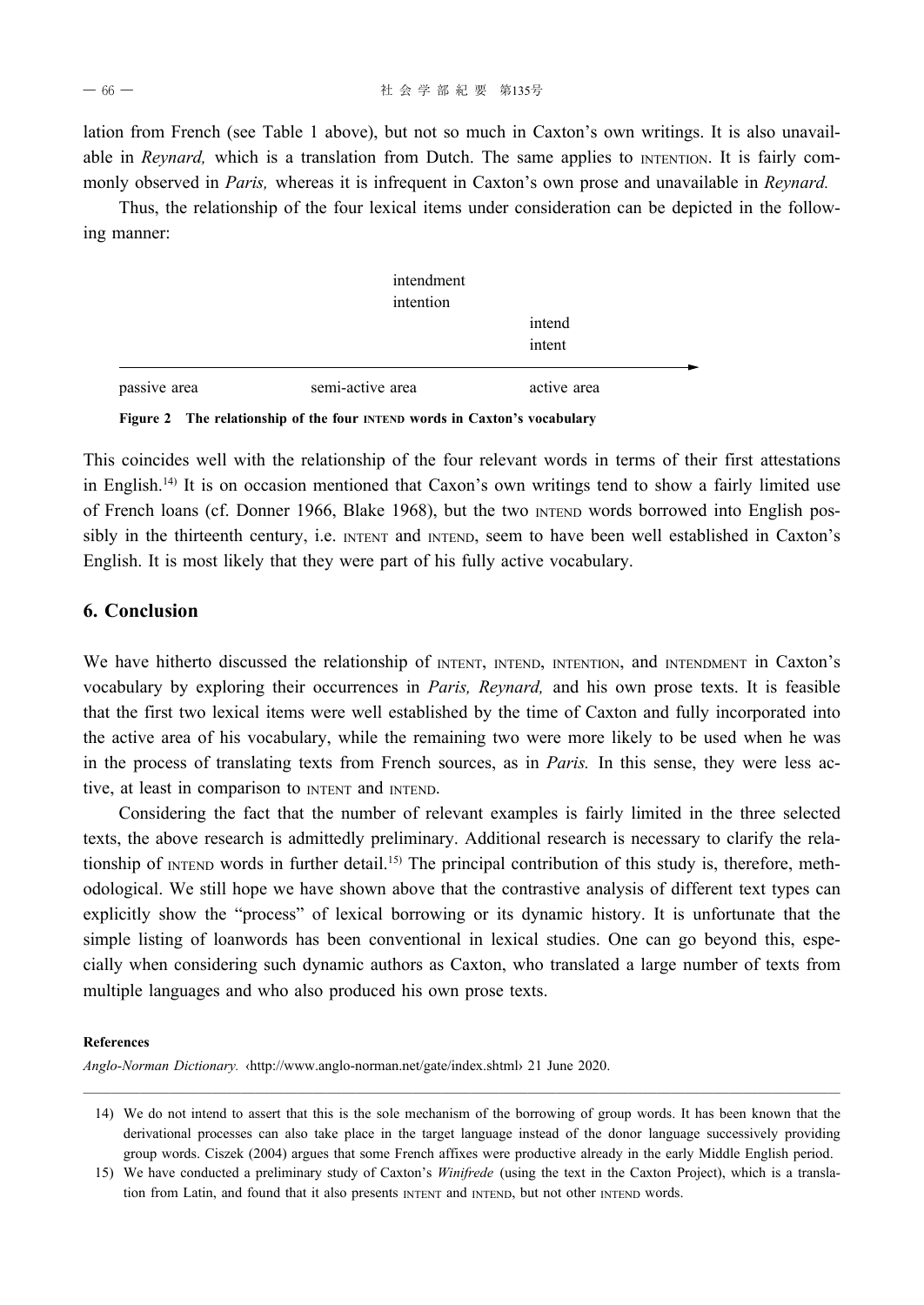- Barber, Charles. 1993. *The English Language: A Historical Introduction.* Cambridge: Cambridge University Press.
- Baugh, Albert C. 1935. "The Chronology of French Loan-words in English". *Modern Language Review* 50: 90-93.
- Blake, Norman F. 1968. "Word Borrowings in Caxton's Original Writings". *English Language Notes* 6: 8790.
- Blake, Norman F. (ed.) 1970. *The History of Reynard the Fox: Translated from the Dutch Original by William Caxton.* Early English Text Society, OS 263. London: Oxford University Press.
- Blake, Norman F. (ed.) 1973. *Caxton's Own Prose.* London: André Deutsch.
- Caxton Project, St. Winifred. ‹http://sootypaws.net/oldsootypaws/caxton/winifred/wini 2.html› 21 June 2020.
- Ciszek, Ewa. 2004. "On Some French Elements in Early Middle English Word Derivation". *Studia Anglica Posnaniensia* 40: 111119.
- Dekeyser, Xavier. 1986. "Romance Loans in Middle English: A Re-assessment", in *Linguistics across Historical and Geographical Boundaries: In Honour of Jacek Fisiak on the Occasion of his Fiftieth Birthday, vol. 1: Linguistic Theory and Historical Linguistics, ed. Dieter Kastovsky and Aleksander Szwedek with the assistant Barbara Płocińska, pp. 253-265.* Berlin: Mouton de Gruyter.
- *Le dictionnaire de l'ancien français.* Paris: Larousse. 2012.
- Donner, Morton. 1966. "The Infrequency of Word Borrowings in Caxton's Original Writings". *English Language Notes* 4(2): 86-89
- Durkin, Philip. 2009. *The Oxford Guide to Etymology.* Oxford: Oxford University Press.
- FusterMárquez, Miguel 1991. "Aspects of Vocabulary Building in Caxton's *Recuyell of the Historyes of Troy*". *English Studies* 72: 328349.
- Görlach, Manfred. 2002. *Explorations in English Historical Linguistics.* Heidelberg: Carl Winter.
- Hellinga, Lotte. 2010. *William Caxton and Early Printing in England.* London: British Library.
- Hellinga, W. Gerbens (ed.). 1952 *Van den Vos Reynaerde, I Teksten: Diplomatisch Uitgegeven naar de Bronnen vóór het Jaar 1500.* Zwolle: W. E. J. Tjeenk Willink.
- Horobin, Simon. 2012. "Middle English: The Language of Chaucer", in *English Historical Linguistics: An International Handbook,* vol. 1, ed. Alexander Bergs and Laurel J. Brinton, pp. 576587. Berlin: De Gruyter Mouton.
- Ingham, Richard. 2009. "Mixing Language on the Manor". *Medium Ævum 78*: 80-97.
- Jespersen, Otto. 1905. *Growth and Structure of the English Language.* Leipzig: B. G. Teubner.
- Koivisto-Alanko, Päivi. 1999. "Cognitive Loanwords in Chaucer: Is Suprastandard Nonstandard?", in Writing in Nonstandard *English,* ed. Irma Taavitsainen, Gunnel Melchers, and Päivi Pahta, pp. 205223. Amsterdam: John Benjamins.

Kurath, Hans, Sherman M. Kuhn, and Robert E. Lewis (eds.). 1952-2001. See *Middle English Dictionary*.

- Leach, MacEdward (ed.). 1957. *Paris and Vienne: Translated from the French and Printed by William Caxton.* Early English Text Society, OS 234. London: Oxford University Press.
- Lutz, Angelika. 2008. "Types and Degrees of Mixing: A Comparative Assessment of Latin and French Influences on English and German Word Formation". *Interdisciplinary Journal for Germanic Linguistics and Semiotic Analysis* 13: 131-165.
- Machan, Tim William. 2012. "Language Contact and Linguistic Attitudes in the Later Middle Ages", in *The Oxford Handbook of the History of English,* ed. Terttu Nevalainen and Elizabeth Closs Traugott, pp. 518527. Oxford: Oxford University Press.
- Meier, Hans H. 1979. "Middle English Styles in Translation: A Note on *Everyman* and Caxton's *Reynard* ", in *From Caxton to Beckett: Essays Presented to W. H. Toppen on the Occasion of his Seventieth Birthday,* ed. Jacques B. H. Alblas and Richard Todd, pp. 13-30. Amsterdam: Rodopi.
- *Middle English Dictionary.* «https://quod.lib.umich.edu/m/middle-english-dictionary/dictionary› 21 June 2020.
- The National Archives. ‹https://www.nationalarchives.gov.uk/› 2 July 2020.
- Orr, John. 1962. *Old French and Modern English Idiom.* Oxford: Basil Blackwell.
- *Oxford English Dictionary.* ‹https://www.oed.com/› 21 June 2020.
- Partridge, Eric. 1966. *Origins: An Etymological Dictionary of Modern English.* London: Routledge and Kegan Paul.

Sáchez-Marti, Jordi. 2018. "The Printed Transmission of Medieval Romance from William Caxton to Wynkyn de Worde, 1473-

1535", in *The Transmission of Medieval Romance: Meters, Manuscripts and Early Prints,* ed. Ad Putter and Judith A. Jef-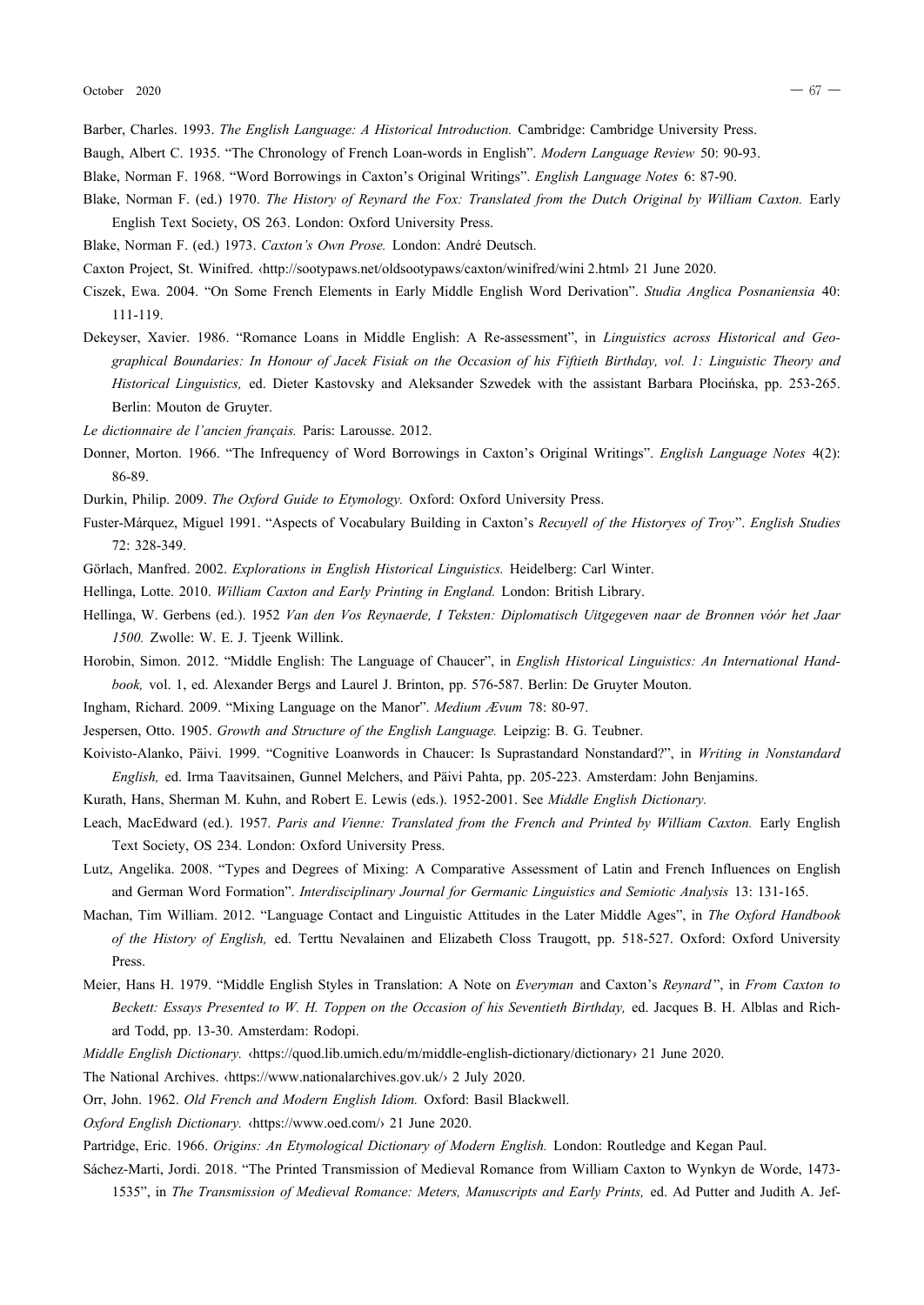ferson, pp. 170-190. Woodbridge: Boydell & Brewer.

- Schendl, Herbert. 2000. "Linguistic Aspects of Code-Switching in Medieval English Texts", in *Multilingualism in Later Medie*val Britain, ed. David Trotter, pp. 77-92. Cambridge: D. S. Brewer.
- Schendl, Herbert. 2012. "Middle English: Language Contact", in *English Historical Linguistics: An International Handbook,* vol.1, ed. Alexander Bergs and Laurel J. Brinton, pp. 505-519. Berlin: De Gruyter Mouton.
- Townend, Matthew. 2006. "Contacts and Conflicts: Latin, Norse, and French", in *The Oxford History of English,* ed. Lynda Mugglestone, pp. 60-85. Oxford: Oxford University Press.

*Trésor de la langue française informatisé.* ‹http://atilf.atilf.fr/tlf.htm› 21 June 2020.